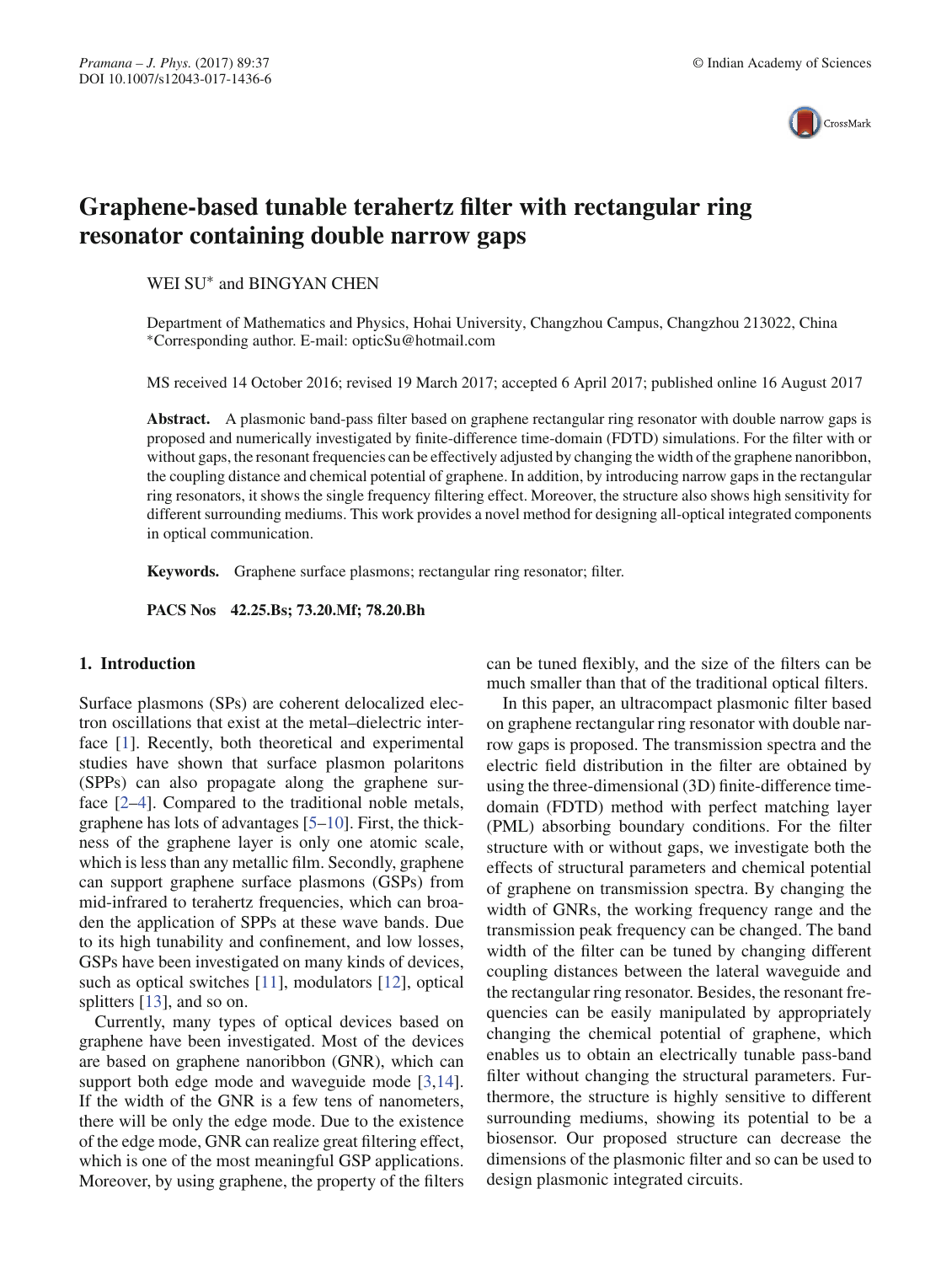#### **2. Models and discussion**

Figure 1 shows the schematic diagram of the proposed filter, which is composed of incoming and outgoing waveguides as well as a rectangular ring resonator with double narrow gaps.  $w$  is the width of the nanoribbon, *l* is the width of the rectangular ring resonator, *d* is the coupling length between the lateral waveguide and the resonator, *g* is the gap width. As shown in the inset, the graphene layer is deposited on the  $SiO<sub>2</sub>/Si$  substrate. At mid-infrared frequency, the interband transition is suppressed. So the complex surface conductivity of graphene can be calculated from the simplified Kubo formula [2]:

$$
\sigma_{g} = \frac{-ie^{2}k_{\mathrm{B}}T}{\pi\hbar^{2}(\omega - i2\Gamma)} \left(\frac{\mu_{\mathrm{c}}}{k_{\mathrm{B}}T} + 2\ln\left(e^{-\frac{\mu_{\mathrm{c}}}{k_{\mathrm{B}}T}} + 1\right)\right),\tag{1}
$$

where  $e$  is the charge of the electron,  $k_B$  is the Boltzmann's constant,  $\hbar = h/2\pi$  is the Planck's constant,  $\omega$ is the radian frequency,  $\mu_c$  is the chemical potential,  $\Gamma$ is the scattering rate and *T* is the temperature.

FDTD method with PML absorbing boundary condition is used to investigate the transmission property of the structure. Two power monitors are set at Portin and Portout to detect the input power *P*in and the transmitted power  $P_{\text{out}}$ . So the transmissivity can be calculated as  $T = P_{\text{out}}/P_{\text{in}}$ .

First we consider the regular rectangular ring resonator filter without gaps [15]. A source is put at the left side to excite the fundamental edge mode in GNRs. Then, the GSP edge mode will be coupled into the rectangular ring resonator. Finally, the GSP wave that satisfies certain resonance conditions can be coupled to the exit port. Figure 2a shows the transmission spectra with different GNR widths, which proves the filtering property. The other parameters are set as  $l = 120$  nm,  $d = 10$  nm,  $T = 300$  K and  $\mu_c = 0.3$  eV. When the GNR width is 15 nm, it can be seen that there are three peaks corresponding to the frequencies of 9.97, 18.44 and 23.92 THz. When the GNR widths are 20 and 25 nm, there are peaks corresponding to the frequencies of 11.35, 20.99 THz and 12.66, 23.57 THz, respectively. The transmission peaks are 0.34, 0.63 and 0.53 at  $w = 15$  nm, 0.44 and 0.78 at  $w = 20$  nm and 0.68



**Figure 1.** Schematic diagram of the rectangular ring resonator filter with double slits. w is the width of the nanoribbon, *l* is the width of the rectangular ring resonator, *d* is the coupling length between the lateral waveguide and the resonator, *g* is the gap width. The inset is the side view of the proposed filter with a graphene nanoribbon deposited on the  $SiO<sub>2</sub>/Si$  substrate.



**Figure 2.** (a) The transmission spectra of the filter when nanoribbon width  $w = 15$ , 20 and 25 nm. The other parameters are set as  $l = 120$  nm,  $d = 10$  nm and  $\mu_c = 0.3$  eV. (b-e)  $E_z$  field distribution in the structure at frequencies  $f = 11.35, 10, 21$ , 19 THz.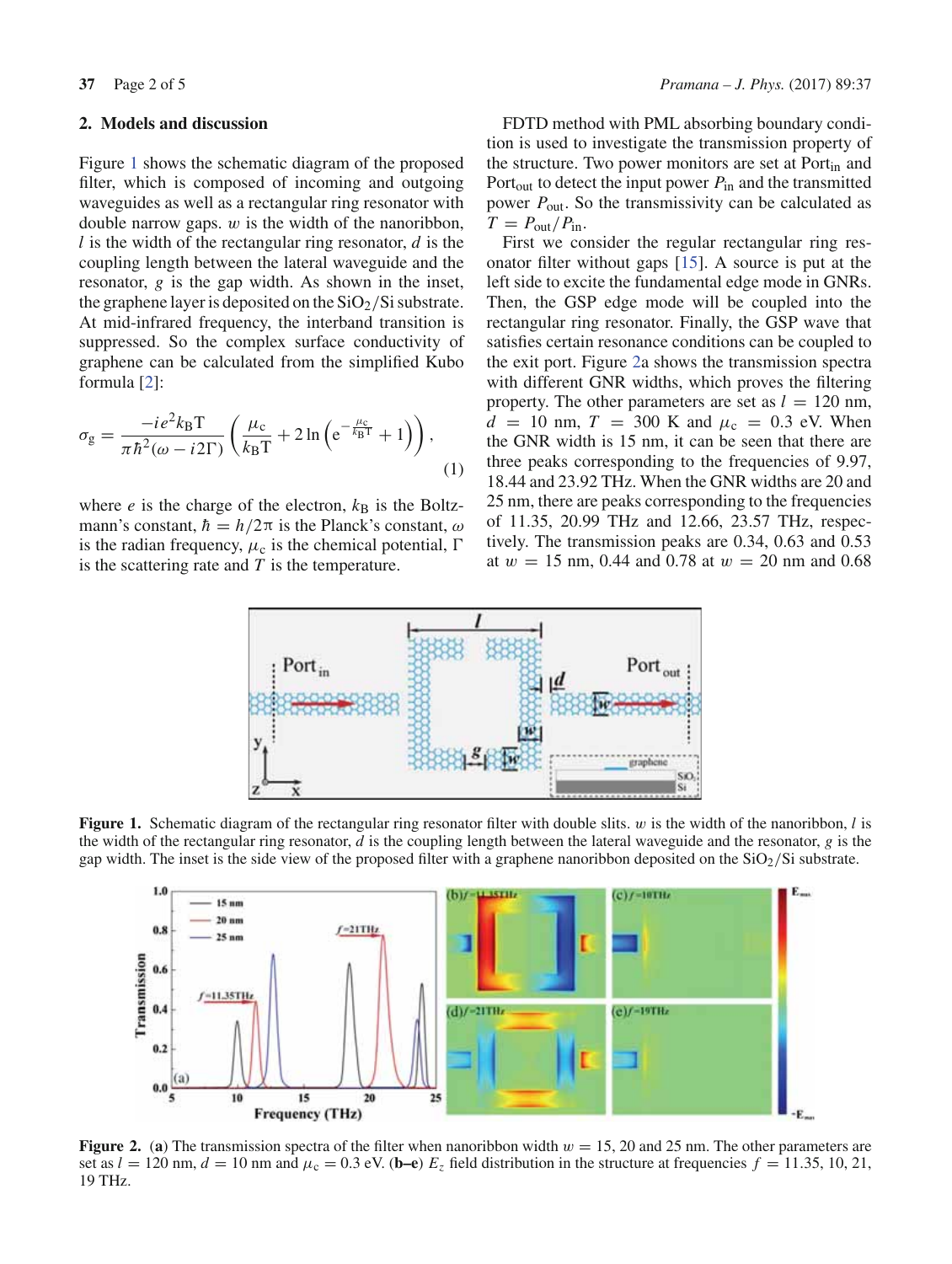

**Figure 3.** (a) The transmission spectra of the filter when chemical potential  $\mu_c = 0.2, 0.3$  and 0.4 eV. The other parameters are set as  $w = 20$  nm,  $l = 120$  nm and  $d = 10$  nm. (b) The transmission spectra of the filter with coupling distances  $d = 5$ , 10 and 15 nm. The chemical potential  $\mu_c = 0.3$  eV.

and 0.35 at  $w = 25$  nm. When the GNR width is 20 nm, the field profiles of the first- and second-order peaks are shown in figures 2b and 2d. When standing wave modes form in the resonator, most part of the GSPs can propagate through it and transmit into the exit port. Furthermore, the  $E_z$  field distribution of two transmission dips corresponding to the frequencies 10 and 19 THz are depicted in figures 2c and 2e, respectively. It shows that there is no excitation of the resonant cavity mode, the field in the rectangular resonator is very weak and the waves cannot pass through the filter.

Figure 3a shows transmission spectra of the GSPs for the structure for different chemical potentials  $\mu_c$ . When chemical potential is 0.2 eV, there are three peaks corresponding to the frequencies of 9.28, 17.06 and 21.62 THz. When the chemical potentials are 0.3 and 0.4 eV, there are two peaks corresponding to the frequencies of 11.35, 20.99 THz and 13.30, 24.47 THz. The transmission peaks are 0.36, 0.71 and 0.58 at  $\mu_c =$ 0.2 eV, 0.44 and 0.78 at  $\mu_c = 0.3$  eV and 0.50 and 0.77 at  $\mu_c = 0.4$  eV. The resonant frequencies can be easily manipulated by changing the chemical potential of graphene.

For transmission calculation, the coupling distance *d* is also a very significant parameter affecting the transmission efficiency at the resonant modes. As shown in figure 3b, the transmission peaks at the coupling distance  $d = 5$  nm are 0.68 and 0.93 at the first- and second-order peaks, 0.44 and 0.78 at *d* = 10 nm and 0.26 and 0.46 at  $d = 15$  nm. The peak values decrease with increasing coupling distance *d*, because larger coupling distance can cause more energy coupled out of GNR. In addition, we can see that the resonant frequencies have a redshift by decreasing the coupling distance *d*, which is due to the changes of the phase shifts reflected on the two facets of the resonant GNR as the coupling distance changes [16].

Then we introduce double gaps with the width  $g = 20$ nm in the middle of the rectangular ring resonator. Figure 4a shows the transmission spectra of the GSPs for the structure with different GNR widths from 15 to 25 nm. The other parameters are set as  $l = 120$  nm,  $d = 10$ nm,  $T = 300$  K and  $\mu_c = 0.3$  eV. Unlike the regular structure, it can be seen that there is only one peak for each GNR width, which shows the single frequency filtering effect. The resonant frequencies are 18.87, 21.49 and 23.89 THz corresponding to the GNR widths of 15, 20 and 25 nm, respectively, and the transmission peaks are 0.54, 0.82 and 0.24, respectively. When the GNR width  $w$  is 20 nm, the transmission peak reaches the maximum value. The  $E<sub>z</sub>$  field profile of the peak for  $w = 20$  nm is shown in figure 4b. It shows that most of the GSPs can propagate through the filter. In addition, the  $E_z$  field distribution corresponding to 19 THz frequency is depicted in figure 4c. It shows that the GSPs cannot pass through the filter.

Figure 5a gives the transmission spectra for different coupling distances *d*. There is only one peak for each coupling distance. As in figure 3b, the peak values decrease with increase in coupling distance *d*. We can also see that the resonant frequencies have a redshift by decreasing the coupling distance *d*. Figure 5b shows the transmission spectra of the filter with different gap widths. It is obvious that the resonant frequencies increase as *g* increases. We also find that the transmission peaks have a nonlinear relationship with *g*. When the gap width is 20 nm, the transmission peak reaches the maximum value 0.82.

Figure 6a shows the transmission spectra of the GSPs for the structure with different chemical potentials  $\mu_c$ . There is only one peak for each chemical potential as well. The resonant frequencies are 17.37, 21.49 and 24.85 THz corresponding to the chemical potentials 0.2, 0.3 and 0.4 eV, respectively, and the transmission peaks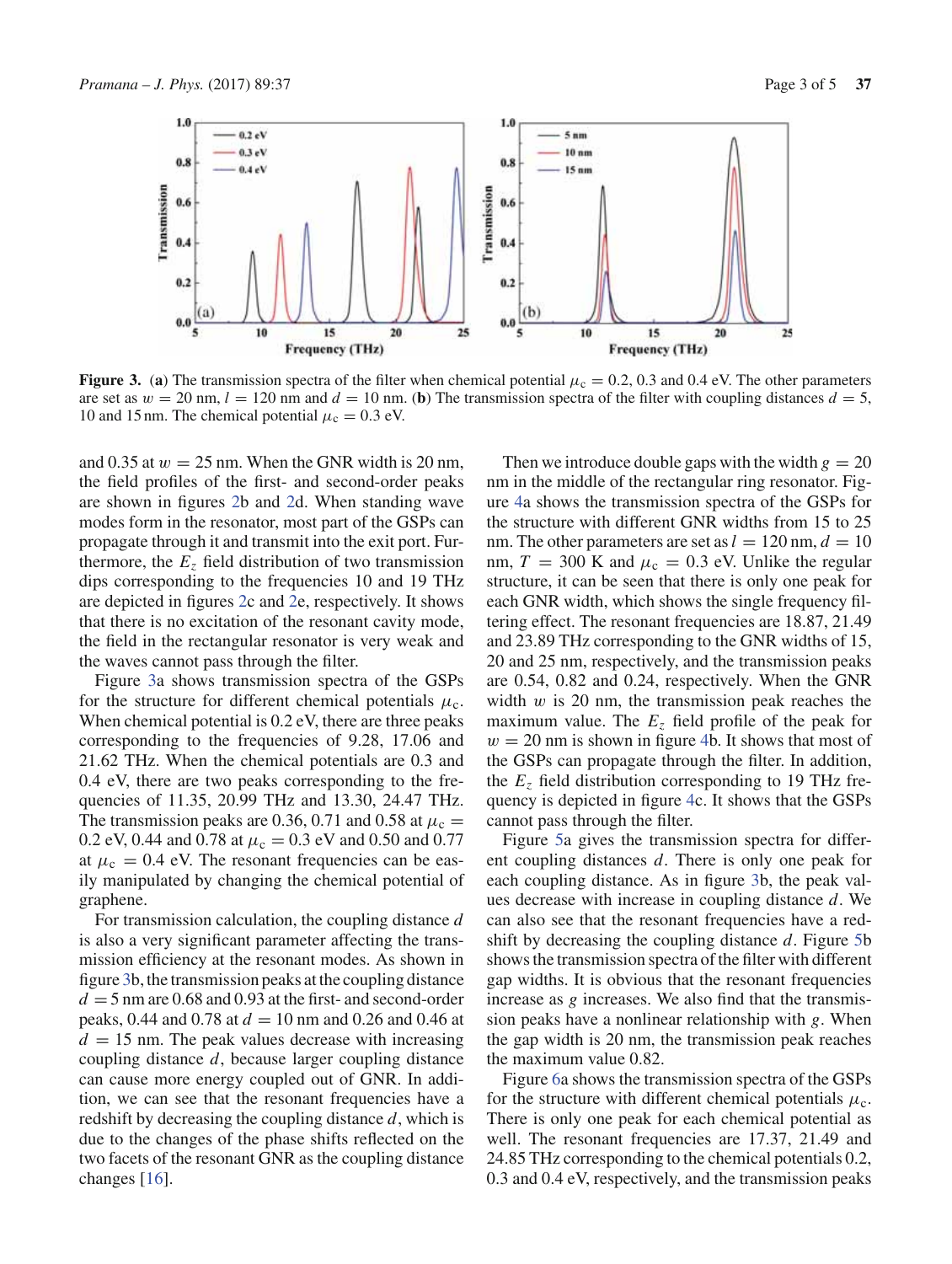

**Figure 4.** (a) The transmission spectra of the filter when nanoribbon width  $w = 15$ , 20 and 25 nm. The other parameters are set as  $l = 120$  nm,  $d = 10$  nm,  $g = 20$  nm and  $\mu_c = 0.3$  eV. (b, c)  $E_z$  field distribution in the structure at frequency  $f = 21.5$ and 19 THz, respectively.



**Figure 5.** (a) The transmission spectra of the filter when coupling distance  $d = 5$ , 10 and 15 nm. The other parameters are set as  $w = 20$  nm,  $l = 120$  nm,  $g = 20$  nm and  $\mu_c = 0.3$  eV. (b) The transmission spectra of the filter when gap width  $g = 15$ , 20, 25 and 30 nm. The other parameters are set as  $w = 20$  nm,  $l = 120$  nm,  $d = 10$  nm and  $\mu_c = 0.3$  eV.



**Figure 6.** (a) The transmission spectra of the filter when the chemical potential  $\mu_c = 0.2, 0.3$  and  $0.4$  eV. The other parameters are set as  $w = 20$  nm,  $l = 120$  nm,  $g = 20$  nm and  $d = 10$  nm. (b) The resonant frequency as a function of chemical potential. (**c**) The peak transmittivity as a function of chemical potential.

are 0.43, 0.82 and 0.97, respectively. Figure 6b shows the resonant frequency as a function of chemical potential. The frequency range is from 17.37 to 24.85 THz. So the pass-band centre frequency can be tuned easily

by changing chemical potential without changing the dimensions of the filter, which offers greater flexibility and performance than conventional metallic plasmonic devices. As shown in figure 6c, the transmission peaks